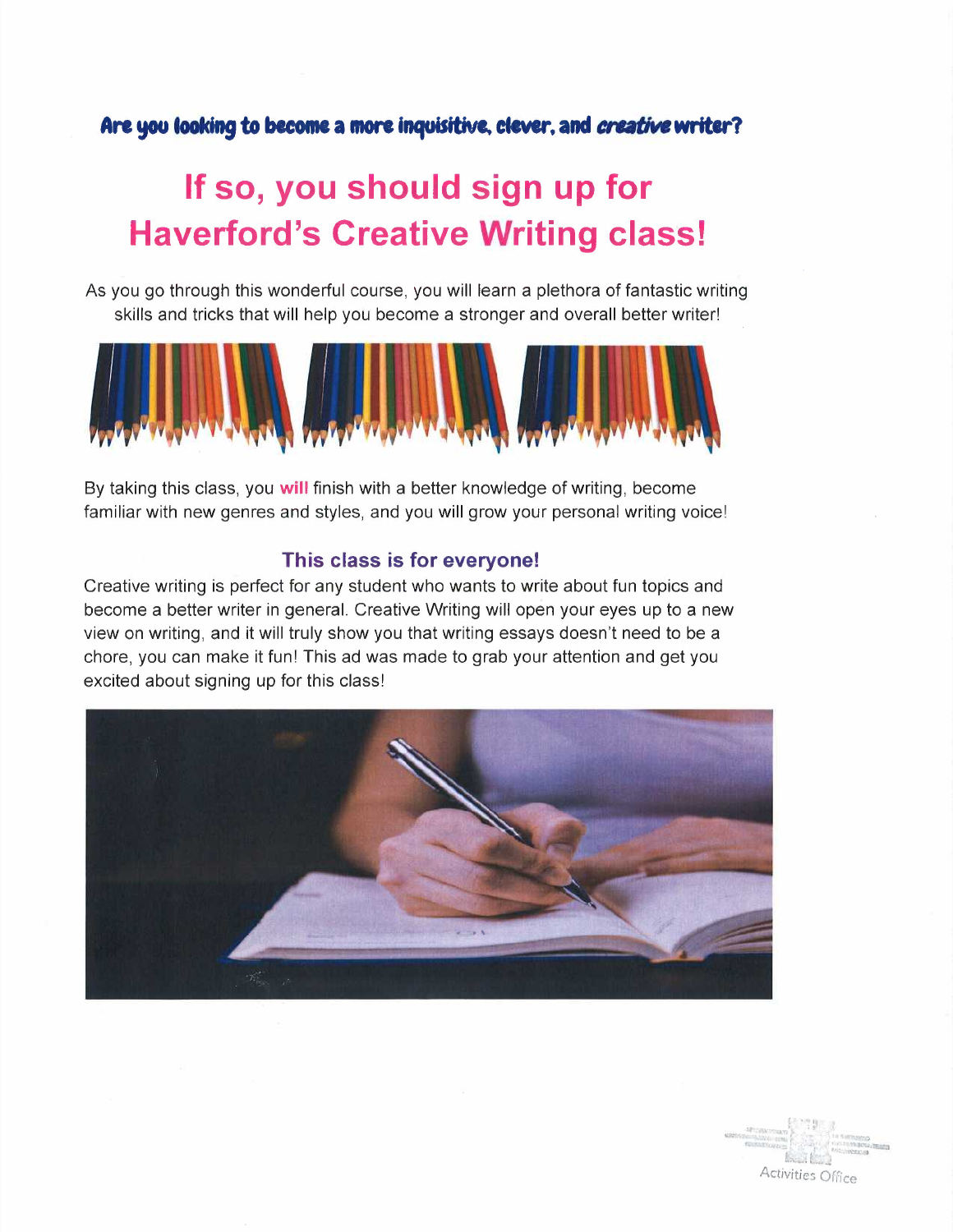WERE YOU ON THE EDGE OF YOUR SEAT WHILE **READING**  *THE HUNGER GAMES?* 

# ARE You INTERESTED IN TOPICS RELATED TO MODERN SOCIETY?



# TAKE DYSTOPIAN LITERATURE!



HUMAN BEINGS HAVE A NATURAL TENDENCY TO DESIRE A BETTER FUTURE AND TO **DAYDREAM ABOUT LIVING IN A MORE** PERFECT SOCIETY. BUT WHAT **HAPPENS** WHEN THAT PERFECT UTOPIA BECOMES TWISTED AND CORRUPT?

THIS COURSE IS IDEAL FOR STUDENTS WHO LOVE READING AND WHO WANT TO PROMOTE RESPONSIBLE GLOBAL CITIZENSHIP.



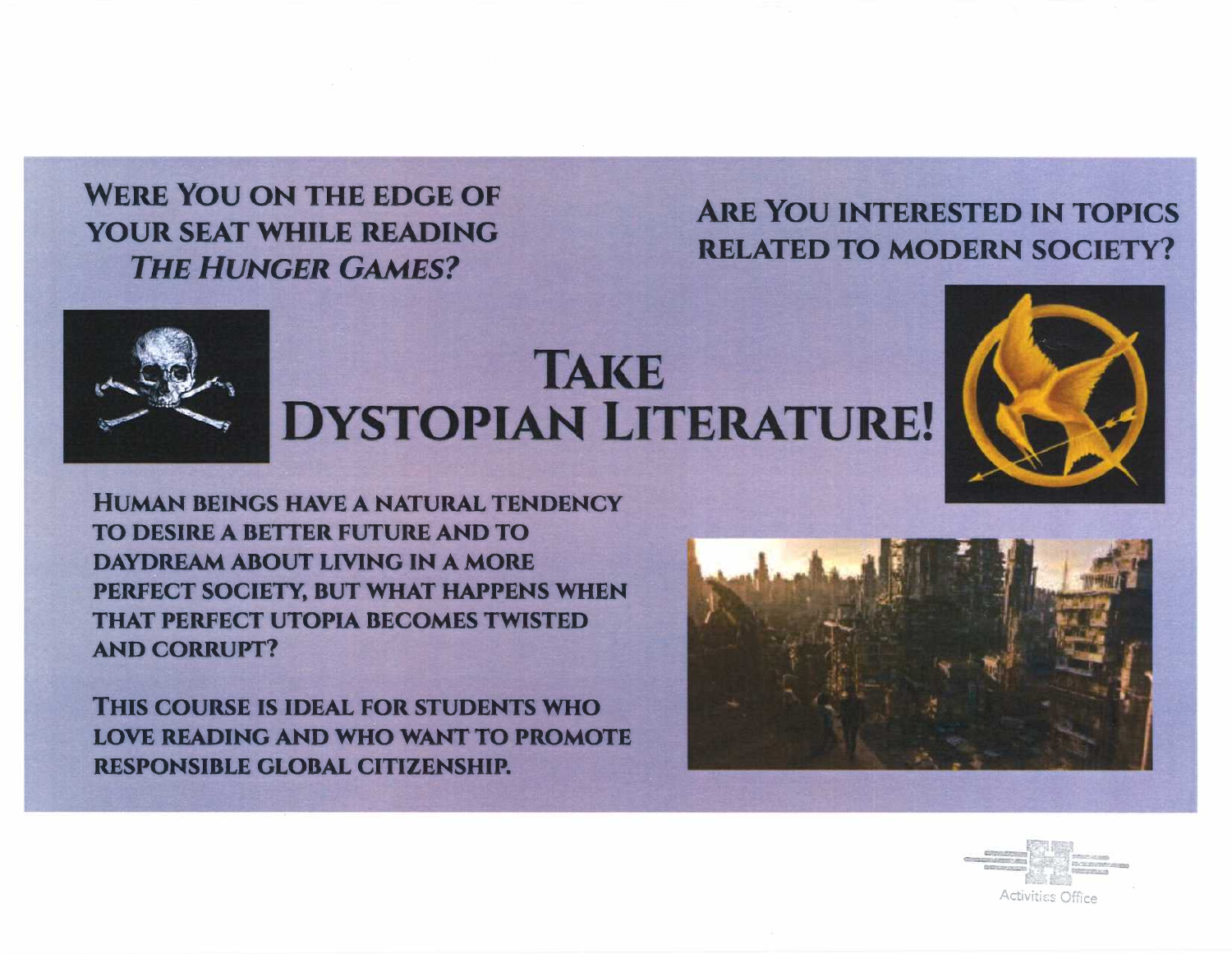

Activities Office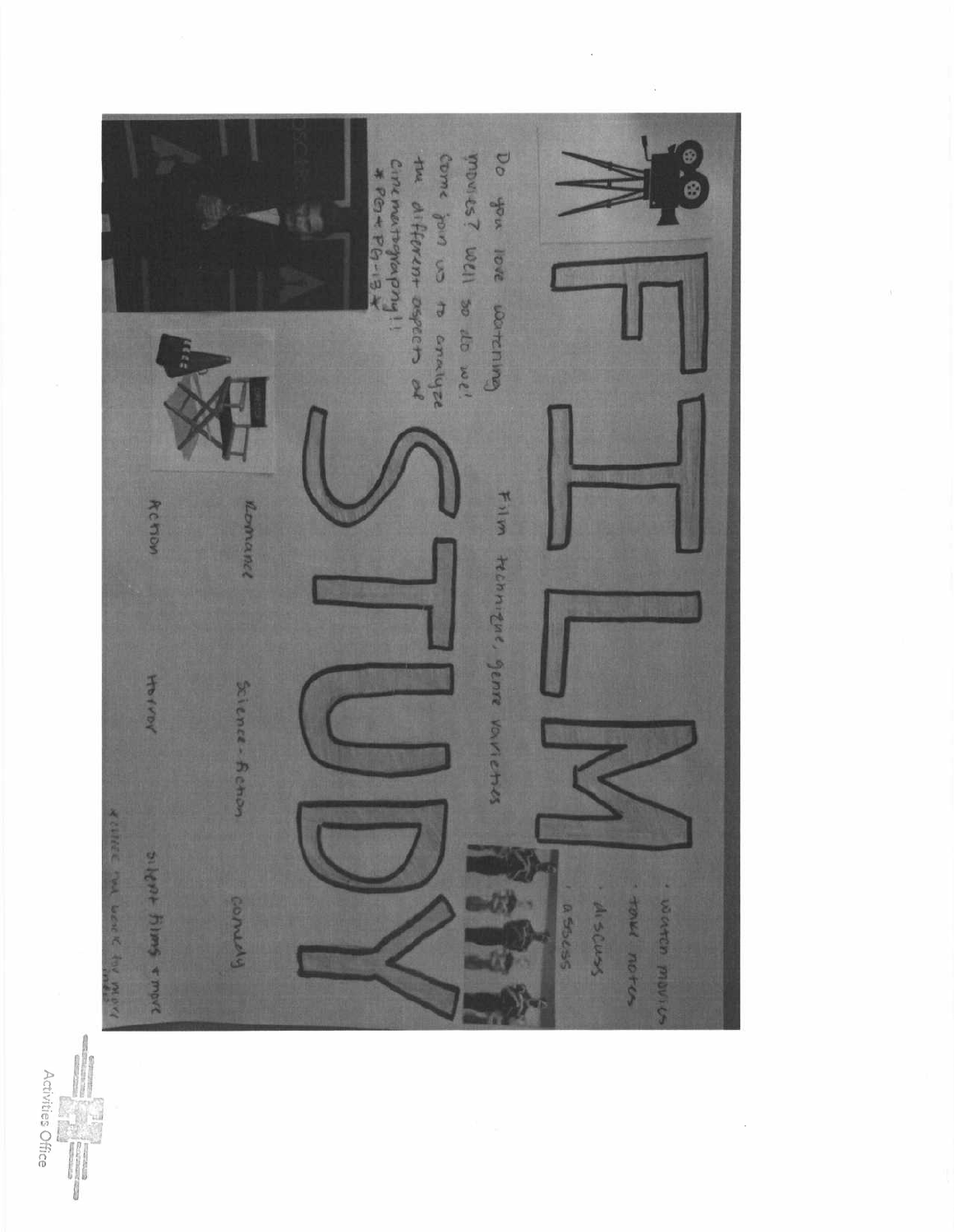"THE UNEXAMINED LIFE IS NOT WORTH LIVING" - SOCRATES.



"WE LIVE IN THE BEST OF ALL POSSIBLE WORLDS" -**GOTTFRIED** WILHELM LEIBNIZ

> FOR A BETTER UNDERSTANDING OF THE WORLD AND YOURSELF, SIGN UP FOR LIT AND PHILOSOPHY IN COURSE SELECTION NOW!

> IIIIIIIIIIII

'IIIIIIIIIIII

# MORE INFO:

## What you'll read

the Allegory of the Cave<br>The secret life of Malter ine secret itse or eaiter<br>Mitty<br>An Occurrence at Owi Creek<br>Bridge

### Units

Metaphysics<br>The Unexamined life<br>Ethics

Activities Office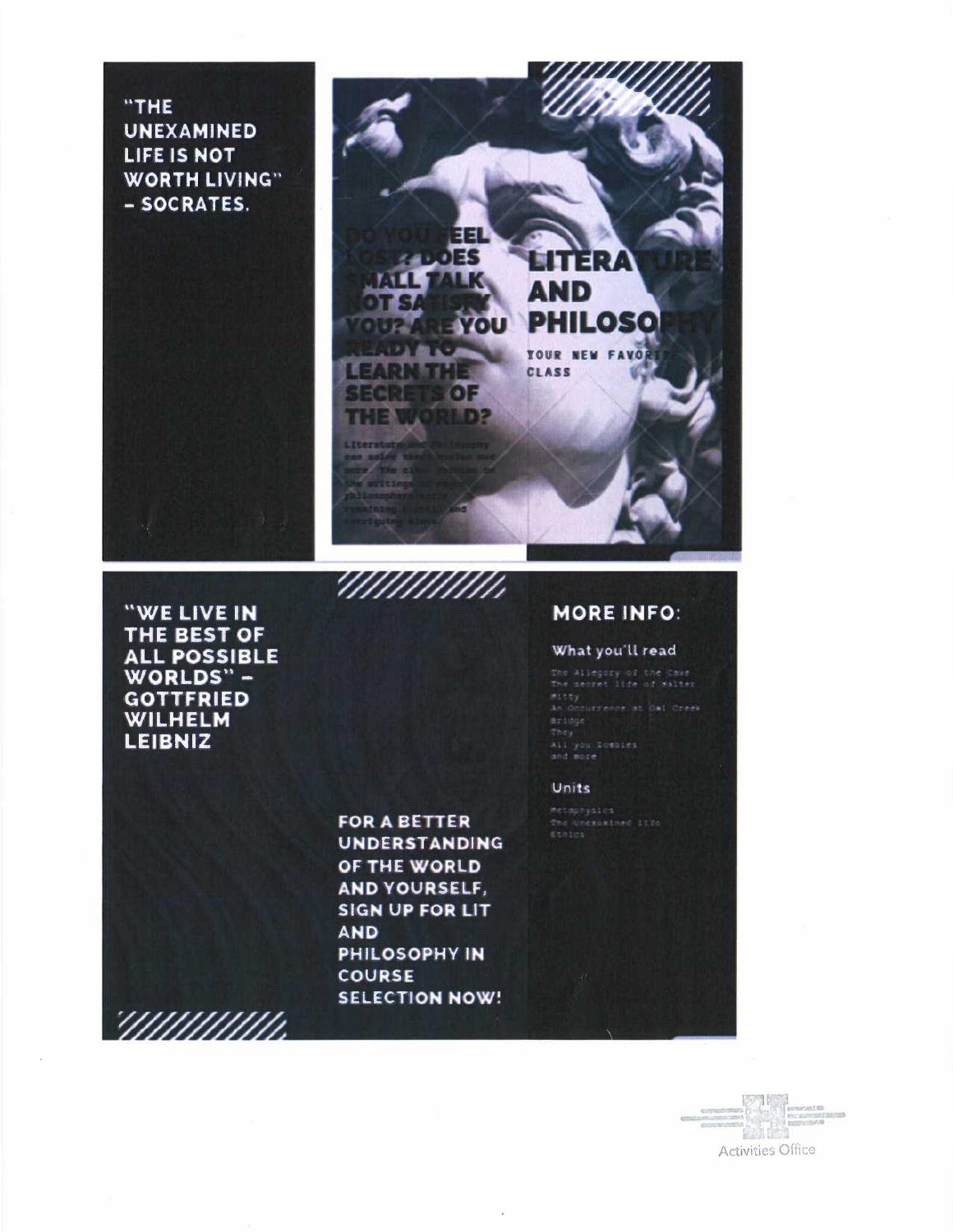# Give yourself the

 $\rightarrow$ 

ধ

Beatille Ry

44.

怒く

 $F1410$ 

 $a_5$  the

run again

 $\overline{z}$ 

Famous rocts such as Langston Hughes, Shakespearing and Edgar Allen Poe have been renembered for decades and even certaines. Why shouldn't you be<br>among them?

Take the course Poetry for Everyoner where everyone can be a patt. Make your statement on the world coains Everyone course today.